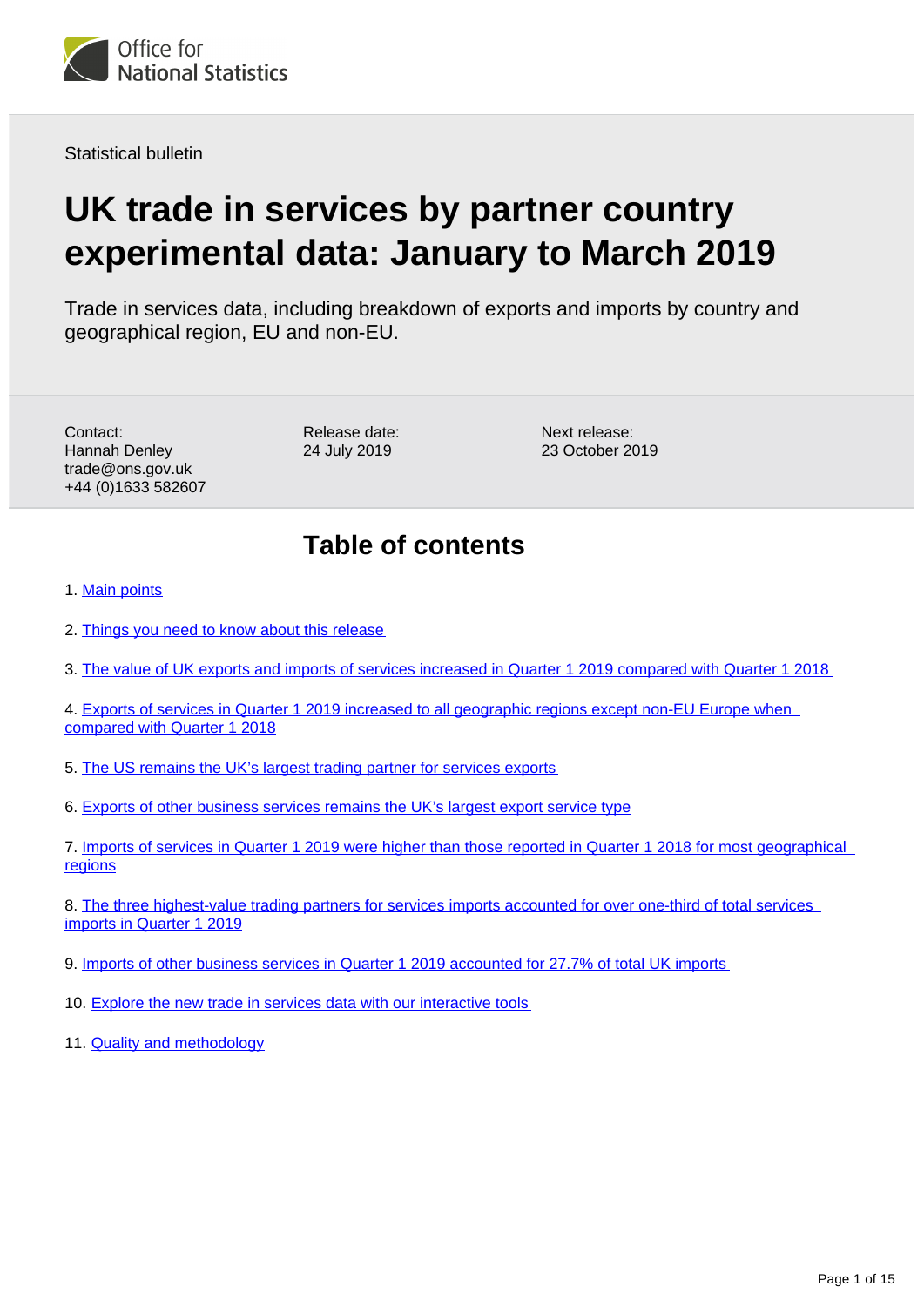## <span id="page-1-0"></span>**1 . Main points**

- This release covers all the UK economy's trade in services, presenting UK trade in services by 67 countries and 31 service types, on a non-seasonally adjusted basis.
- Exports and imports of services were higher in Quarter 1 (Jan to Mar) 2019 compared with Quarter 1 2018, by £3.7 billion and £3.9 billion respectively.
- The top five service types for exports increased, except financial services, in Quarter 1 2019 compared with the same quarter a year ago.
- Other business services was the largest service type import accounting for 27.7% of total imports in Quarter 1 2019.
- The European Union (EU) remained the UK's largest trading partner for both exports and imports of services in Quarter 1 2019, while the US was the largest trading partner when considering individual countries.

## <span id="page-1-1"></span>**2 . Things you need to know about this release**

The UK trade in services data have been produced as part of planned improvements to our trade statistics described in Section 3.3 of the [trade development plan.](https://www.ons.gov.uk/economy/nationalaccounts/balanceofpayments/articles/uktradedevelopmentplan/2017) In response to user needs, one of our main priorities is to publish detailed trade figures across more dimensions; for example, across industries, geographic trade partners and service types. A large focus for the trade development plan is also making improvements to the quality of the trade figures.

This is the fourth of our more detailed quarterly services releases containing 31 service types by 67 countries. While we currently publish service type by partner country annually in [Pink Book](https://www.ons.gov.uk/economy/nationalaccounts/balanceofpayments/bulletins/unitedkingdombalanceofpaymentsthepinkbook/2018), we have increased the level of detail available and produced quarterly data for Quarter 1 (Jan to Mar) 2016 to Quarter 1 2019.

We have made significant quality improvements to the UK trade in services by partner country experimental dataset. This is partly through fuller use of the improved quarterly country breakdown derived from the increased and optimised quarterly International Trade in Services (ITIS) survey. To deliver at the pace required, the data are closely aligned to the balance of payments but are not fully consistent for 2016. The improvements in the 2016 data will be incorporated into Pink Book 2019, the first opportunity to revise this time period within the wider accounts.

When we publish the BB19 consistent UK trade in services by partner country: April to June 2019 on 23 October [2019](https://www.ons.gov.uk/releases/uktradequarterlytradeingoodsandservicestablesapriltojune2019) we are planning to remove the following country aggregates:

- Total EFTA (R2)
- Total Europe (E1)
- Total Americas (A1)
- Total Asia (S1)
- Total Australasia & Oceania (O1)
- Total Africa (F1)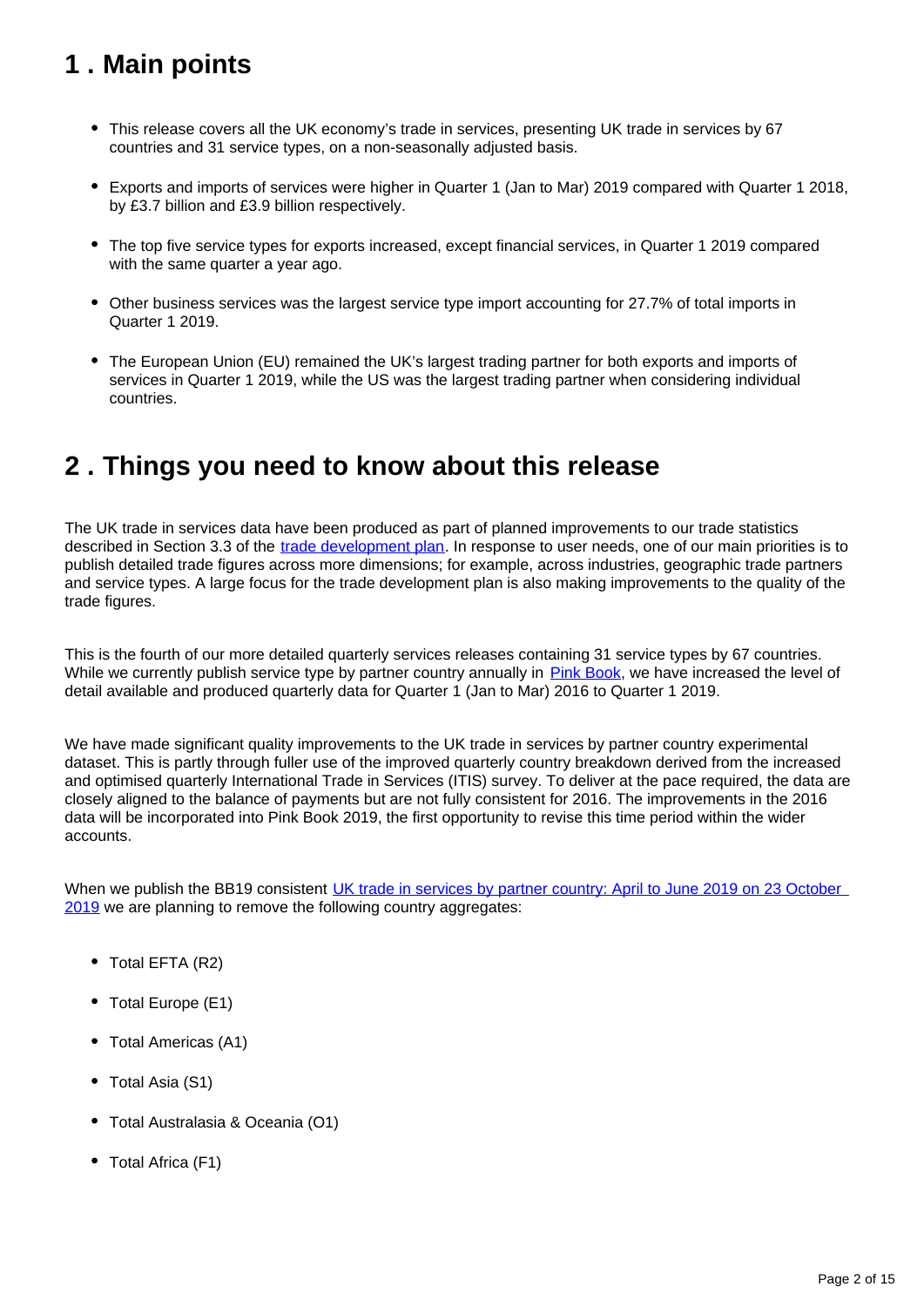Instead we will include a Rest of the World (D5) series alongside Total EU28 (B5) and World total (W1). Removing these additional country aggregates will allow us to reduce the number of cells that need to be suppressed to protect confidentiality.

Data in this release includes Quarter 1 2019, with previous figures in line with the Trade in services by partner [country bulletin](https://www.ons.gov.uk/businessindustryandtrade/internationaltrade/bulletins/exportsandimportsstatisticsbycountryforuktradeinservices/octobertodecember2018) on 24 April 2019.

Data are provided in as much detail as possible without disclosing the details of any individual companies, however, this means some figures have been suppressed to protect confidentiality. You are advised to be cautious when interpreting changes between quarters given that the series are not seasonally adjusted and few data points are presented. It is therefore recommended that comparisons are made with the same quarter a year ago or between years. We plan to develop these statistics to be seasonally adjusted in the future.

These data are our best estimates of bilateral UK trade flows, compiled following internationally agreed standards and using a wide range of robust data sources. However, in some cases alternative estimates of bilateral trade flows are available from the statistical agencies for those countries or through central databases such as UN [Comtrade](https://comtrade.un.org/). Differences between estimates are known as trade asymmetries and are a known aspect of international trade statistics, affecting bilateral estimates across the globe, not just the UK.

We are heavily engaged in analysis of these asymmetries, developing strong bilateral relationships with other countries to understand, explain and potentially reduce them. We have published a [series of analyses](https://www.ons.gov.uk/economy/nationalaccounts/balanceofpayments/articles/asymmetriesintradedatadivingdeeperintoukbilateraltradedata/extendinganalysisofukbilateraltradedata) showing comparisons and the relative strengths of different estimates, which users may wish to reference to help them better understand the quality of our bilateral trade estimates.

## <span id="page-2-0"></span>**3 . The value of UK exports and imports of services increased in Quarter 1 2019 compared with Quarter 1 2018**

The value of UK exports of services increased from £64.9 billion in Quarter 1 (Jan to Mar) 2018, to £68.7 billion in Quarter 1 2019, an increase of 5.8%, as shown in Table 1.

The value of UK imports of services increased by 9.9% over the same period, from £39.1 billion in Quarter 1 2018 to £43.0 billion in Quarter 1 2019.

Table 1: Exports and imports in Quarter 1 (Jan to March) 2019 have increased compared to the same quarter a year ago

Total UK trade in services exports and imports, Quarter 1 (Jan to Mar) 2016 to Quarter 1 2019, £ million nonseasonally adjusted

|  |  |  |  |  | Q1 Q2 Q3 Q4 Q1 Q2 Q3 Q4 Q1 Q2 Q3 Q4 Q1                           |  |
|--|--|--|--|--|------------------------------------------------------------------|--|
|  |  |  |  |  | 2016 2016 2016 2016 2017 2017 2017 2017 2018 2018 2018 2018 2019 |  |

UK exports 57,710 64,135 66,455 69,588 64,217 70,185 71,996 72,402 64,918 71,586 71,952 74,955 68,664

UK imports 33,576 38,164 46,017 38,366 37,715 41,584 47,589 38,810 39,091 43,614 50,344 43,238 42,958

Source: Office for National Statistics

**Notes** 

1. Quarter 1 is January to March, Quarter 2 is April to June, Quarter 3 is July to September and Quarter 4 is October to December. [Back to table](#page-0-0)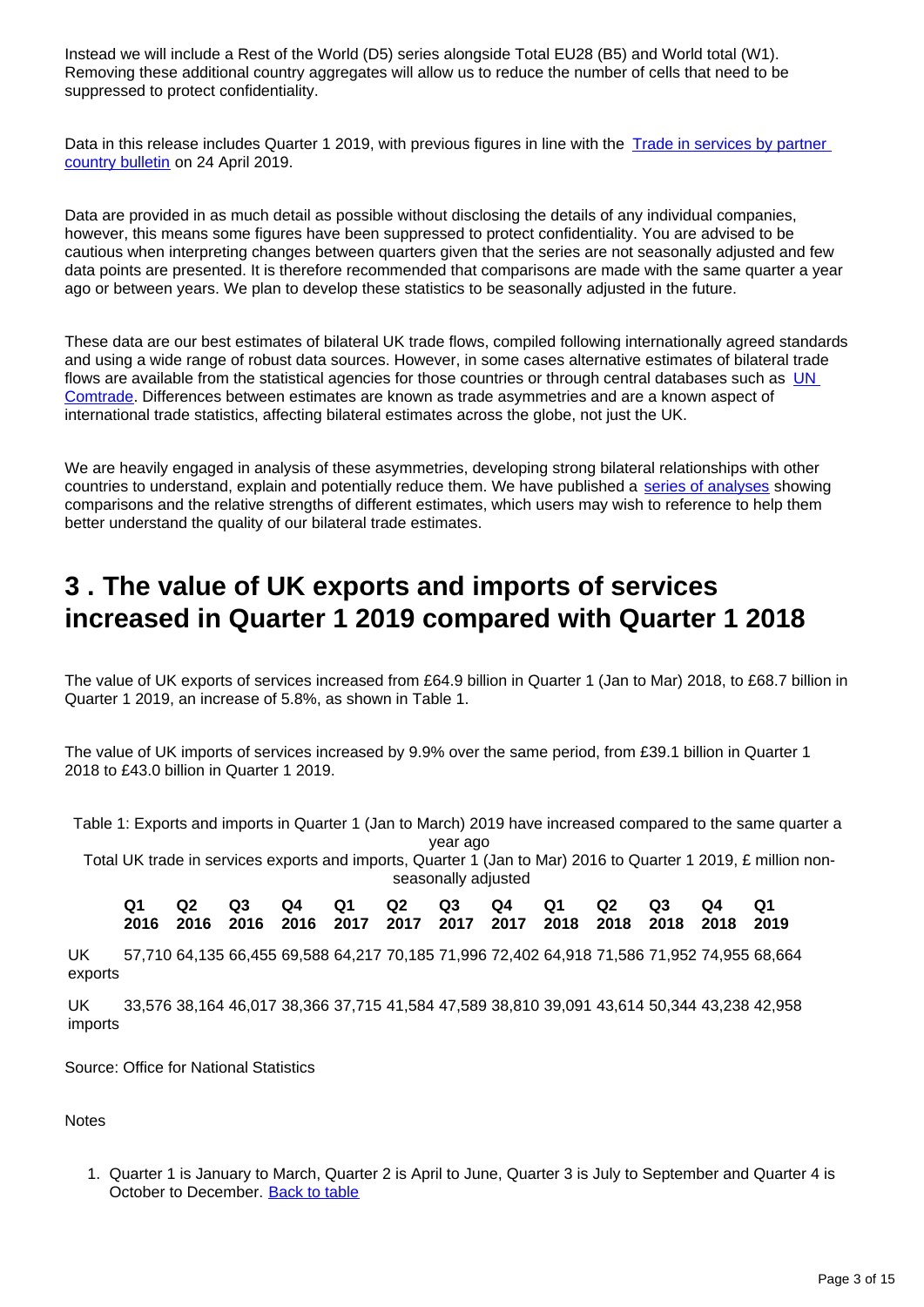## <span id="page-3-0"></span>**4 . Exports of services in Quarter 1 2019 increased to all geographic regions except non-EU Europe when compared with Quarter 1 2018**

The value of services exports for Quarter 1 (Jan to Mar) 2019 increased to all geographical regions, except non-EU Europe, when compared with Quarter 1 2018. The largest increase was to the Americas, rising £2.1 billion from £16.8 billion to £18.9 billion. The service type primarily driving this was other business services, which increased by £1.2 billion between Quarter 1 2018 and Quarter 1 2019.

Asia and the EU saw an increase of £0.8 billion and £0.6 billion respectively, followed by Australasia and Africa both increasing by £0.1 billion.

### **Figure 1: Compared with the same quarter a year ago, exports to the Americas saw the largest increase of the geographical regions**

**UK exports of services by geographical region, Quarter 1 (Jan to Mar) 2018 to Quarter 1 2019, non-seasonally adjusted**

Figure 1: Compared with the same quarter a year ago, exports to the Americas saw the largest increase of the geographical regions

UK exports of services by geographical region, Quarter 1 (Jan to Mar) 2018 to Quarter 1 2019, non-seasonally adjusted



**Source: Office for National Statistics - UK trade in services**

**Notes:**

1. Quarter 1 is January to March, Quarter 2 is April to June, Quarter 3 is July to September and Quarter 4 is October to December.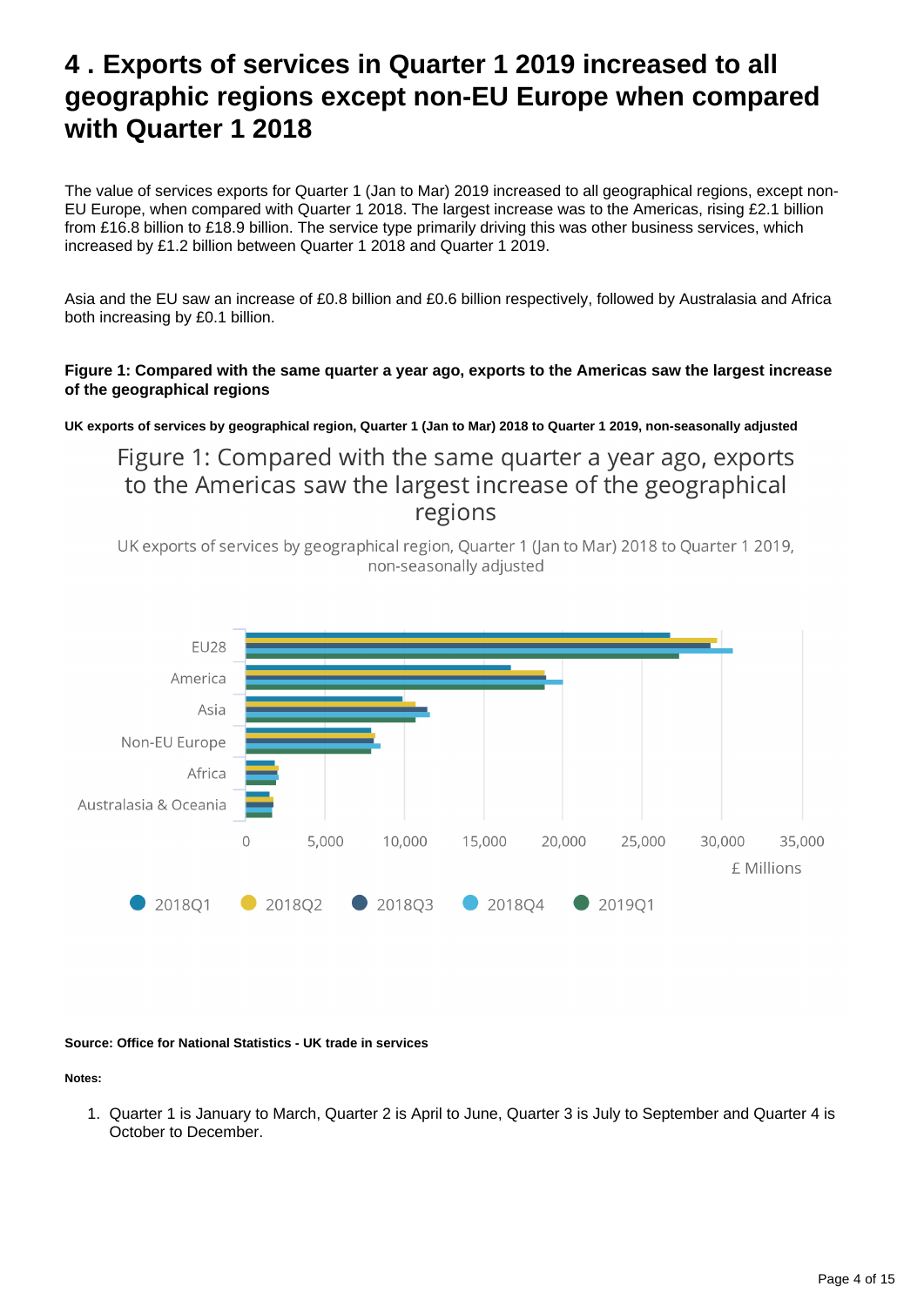It is important to note that these estimates for UK services exports are not seasonally adjusted. Therefore, some variation from quarter to quarter will be explained by the time of the year, where trade in some services could be more common than at other times of the year.

## <span id="page-4-0"></span>**5 . The US remains the UK's largest trading partner for services exports**

The US remains the UK's largest services export partner, accounting for £16.0 billion, or 23.3% of all UK exports of services in Quarter 1 (Jan to Mar) 2019 (Table 2). The value of exports to Germany was the second-highest at £4.7 billion, with exports to France the third-highest at £4.3 billion.

Of the top 10 countries, the US had the largest increase of exports between Quarter 1 2018 and Quarter 1 2019 of £1.8 billion, followed by Germany and France which increased by £0.3 billion and £0.2 billion respectively. Switzerland and Ireland were the only countries whose exports decreased between Quarter 1 2018 and Quarter 1 2019, by £0.3 billion and £0.1 billion respectively.

Exports to Germany and France were equivalent to 6.8% and 6.3% of total UK services exports, respectively. Taken together, UK exports to the top three countries accounted for 36.4% of all UK services exports in Quarter 1 2019.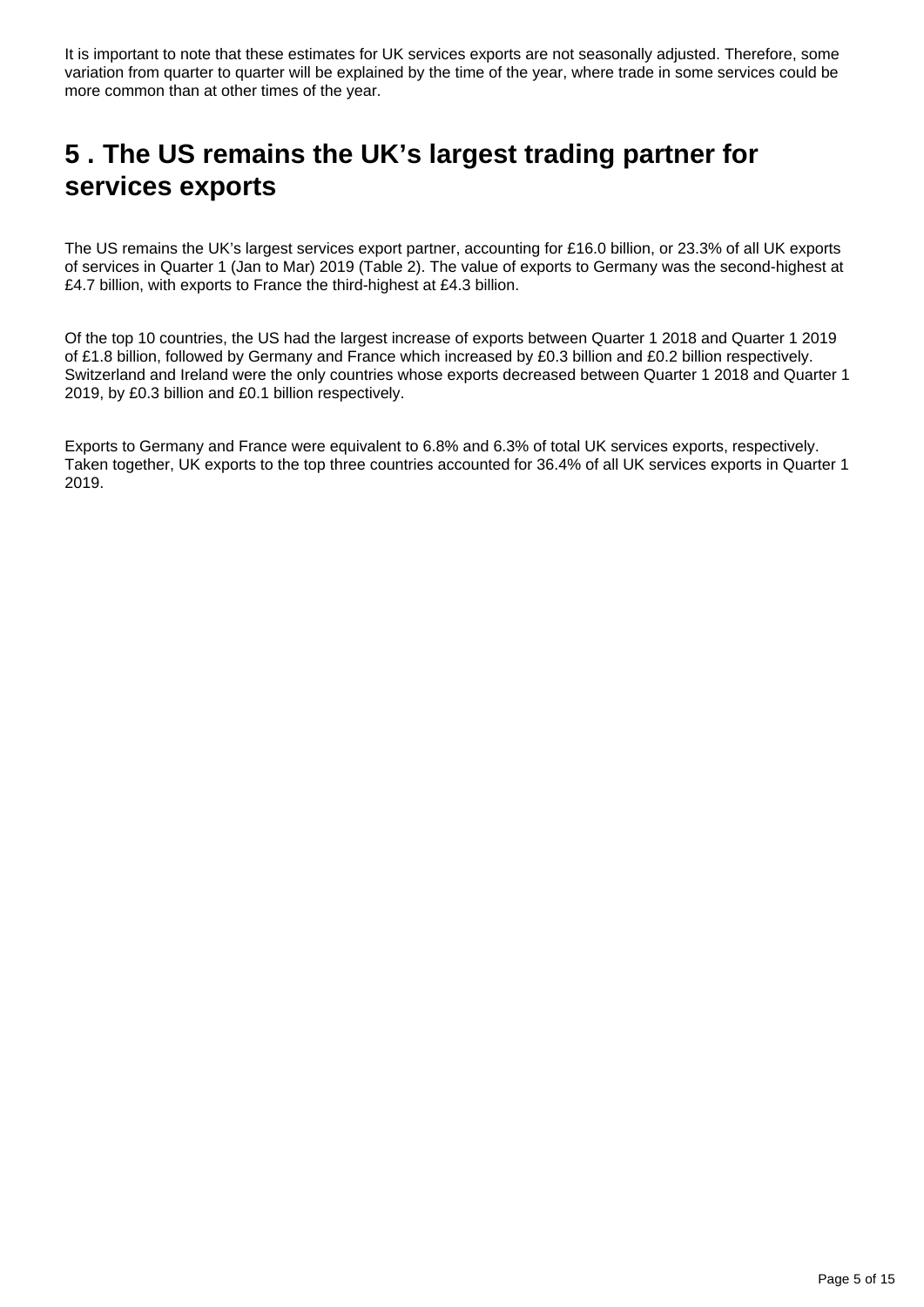Table 2: In Quarter 1 2019 the US was the largest services export partner at £16.0 billion UK's largest export partner countries, Quarter 1 (Jan to Mar) 2018 to Quarter 1 2019, non-seasonally adjusted

| Country                                                    | £ million              |                        |                                         | <b>Cumulative</b><br>percentages<br>of total services exports |            |            |            |
|------------------------------------------------------------|------------------------|------------------------|-----------------------------------------|---------------------------------------------------------------|------------|------------|------------|
|                                                            | Q <sub>1</sub><br>2018 | Q <sub>2</sub><br>2018 | Q3<br>2018                              | Q4<br>2018                                                    | Q1<br>2019 | Q1<br>2018 | Q1<br>2019 |
| <b>United States</b>                                       |                        |                        | 14,184 15,772 16,292 16,996 16,003 21.8 |                                                               |            |            | 23.3       |
| Germany                                                    |                        |                        | 4,414 4,743 4,717 5,010 4,667 28.6      |                                                               |            |            | 30.1       |
| France                                                     |                        |                        | 4,110 4,476 4,383 4,627 4,316 35.0      |                                                               |            |            | 36.4       |
| Netherlands                                                |                        |                        | 4,102 4,459 4,294 4,650 4,104 41.3      |                                                               |            |            | 42.4       |
| Ireland                                                    |                        |                        | 3,625 4,151 3,851 4,466 3,529 46.9      |                                                               |            |            | 47.5       |
| Switzerland                                                |                        |                        | 3,088 2,841 3,071 3,270 2,812 51.6      |                                                               |            |            | 51.6       |
| Italy                                                      |                        |                        | 1,937 2,352 2,456 2,272 2,006 54.6      |                                                               |            |            | 54.5       |
| Japan                                                      |                        |                        | 1,765 1,821 1,836 1,860 1,852 57.3      |                                                               |            |            | 57.2       |
| Spain                                                      |                        |                        | 1,653 1,828 1,925 1,844 1,713 59.9      |                                                               |            |            | 59.7       |
| Australia                                                  | 1,231                  |                        | 1,428 1,448 1,384 1,353 61.8            |                                                               |            |            | 61.7       |
| Rest of the World 24,809 27,715 27,679 28,576 26,309 100.0 |                        |                        |                                         |                                                               |            |            | 100.0      |

Source: Office for National Statistics

#### **Notes**

- 1. Quarter 1 is January to March, Quarter 2 is April to June, Quarter 3 is July to September and Quarter 4 is October to December. [Back to table](#page-0-0)
- 2. United States including Puerto Rico. [Back to table](#page-0-0)

## <span id="page-5-0"></span>**6 . Exports of other business services remains the UK's largest export service type**

Comparing Quarter 1 (Jan to Mar) 2019 with the same quarter a year ago for the top five export service types, other business services and intellectual property had the largest value increase in exports, £1.6 billion and £1.5 billion respectively. Of the top five export service types, the largest percentage rise of exports when comparing Quarter 1 2019 with Quarter 1 2018 was intellectual property, which increased by 36.6%, followed by an 8.5% rise of exports of other business services. Financial services had the largest decrease of £0.2 billion between Quarter 1 2018 and Quarter 1 2019.

Other business services, which includes research and development, professional and management consulting services, and technical, trade-related and other business services not included elsewhere, continues to be the largest export service type, accounting for 29.4% of total services exports in Quarter 1 2019.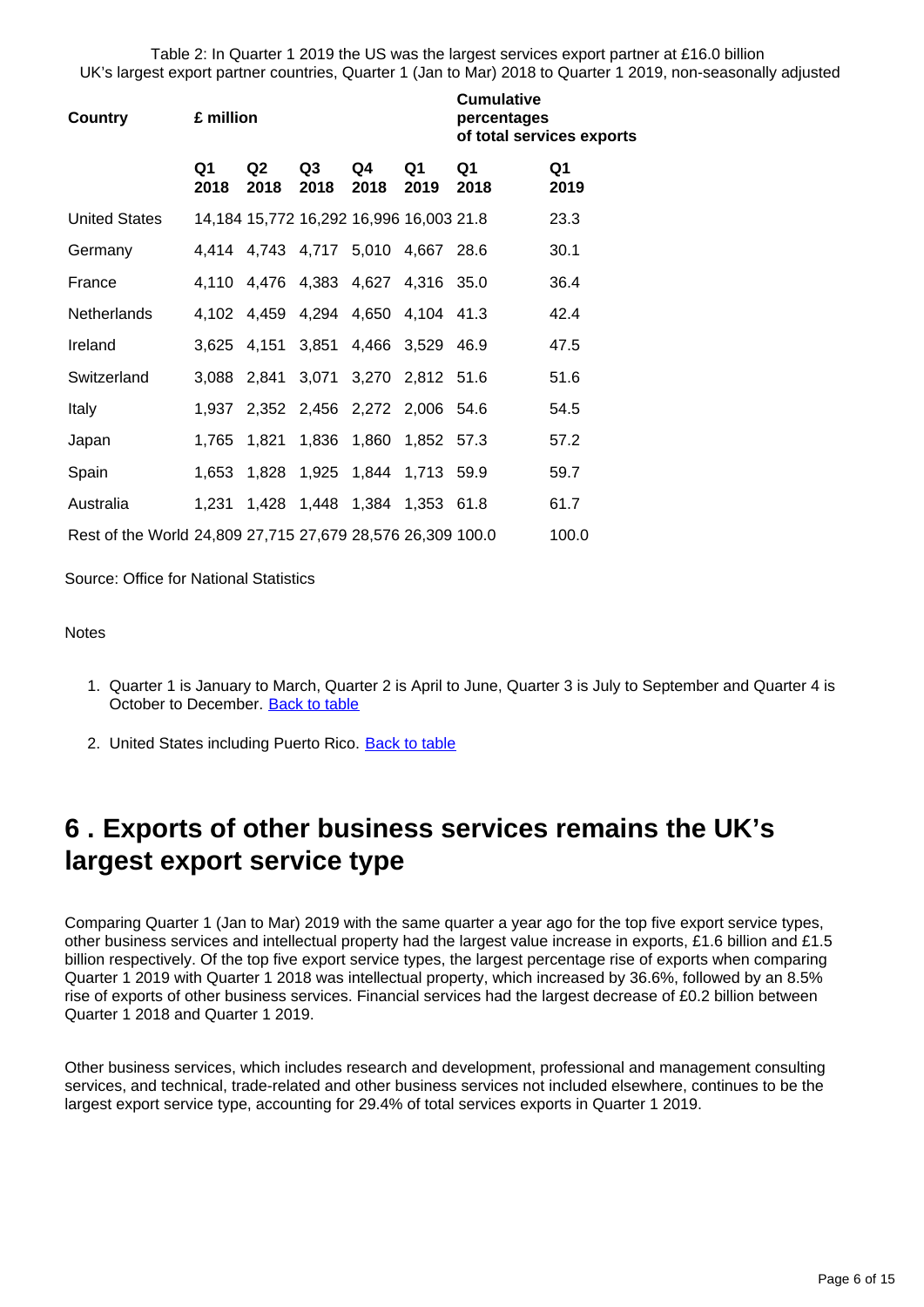Table 3: Other business services accounted for 29.4% of total service exports in Quarter 1 2019 UK's largest service type exports, Quarter 1 (Jan to Mar) 2018 to Quarter 1 2019, non-seasonally adjusted

| <b>Service type</b>                                          | £ million  |                                         |                        | <b>Cumulative</b><br>percentages<br>of total services exports |            |            |            |
|--------------------------------------------------------------|------------|-----------------------------------------|------------------------|---------------------------------------------------------------|------------|------------|------------|
|                                                              | Q1<br>2018 | Q <sub>2</sub><br>2018                  | Q <sub>3</sub><br>2018 | Q4<br>2018                                                    | Q1<br>2019 | Q1<br>2018 | Q1<br>2019 |
| Other business<br>services                                   |            | 18,579 20,074 19,648 23,015 20,155 28.6 |                        |                                                               |            |            | 29.4       |
| Financial                                                    |            | 15,302 15,935 14,782 15,392 15,122 52.2 |                        |                                                               |            |            | 51.4       |
| Travel                                                       |            | 6,972 10,547 11,606 9,765 7,216 62.9    |                        |                                                               |            |            | 61.9       |
| Transportation                                               |            | 6,956 7,495 8,190 7,578 7,138 73.6      |                        |                                                               |            |            | 72.3       |
| Intellectual property 3,987 4,074 4,217 4,796 5,448 79.8     |            |                                         |                        |                                                               |            |            | 80.2       |
| Other service types 13,122 13,461 13,509 14,409 13,585 100.0 |            |                                         |                        |                                                               |            |            | 100.0      |

Source: Office for National Statistics

#### **Notes**

1. Quarter 1 is January to March, Quarter 2 is April to June, Quarter 3 is July to September and Quarter 4 is October to December. [Back to table](#page-0-0)

Figure 2 shows the value for each component of other business services in Quarter 1 2019. Legal, accounting, management consulting and public relations made up the largest share of other business services, accounting for 32.4%.

Legal, accounting, management consulting and public relations is a subcomponent of professional and management consulting services.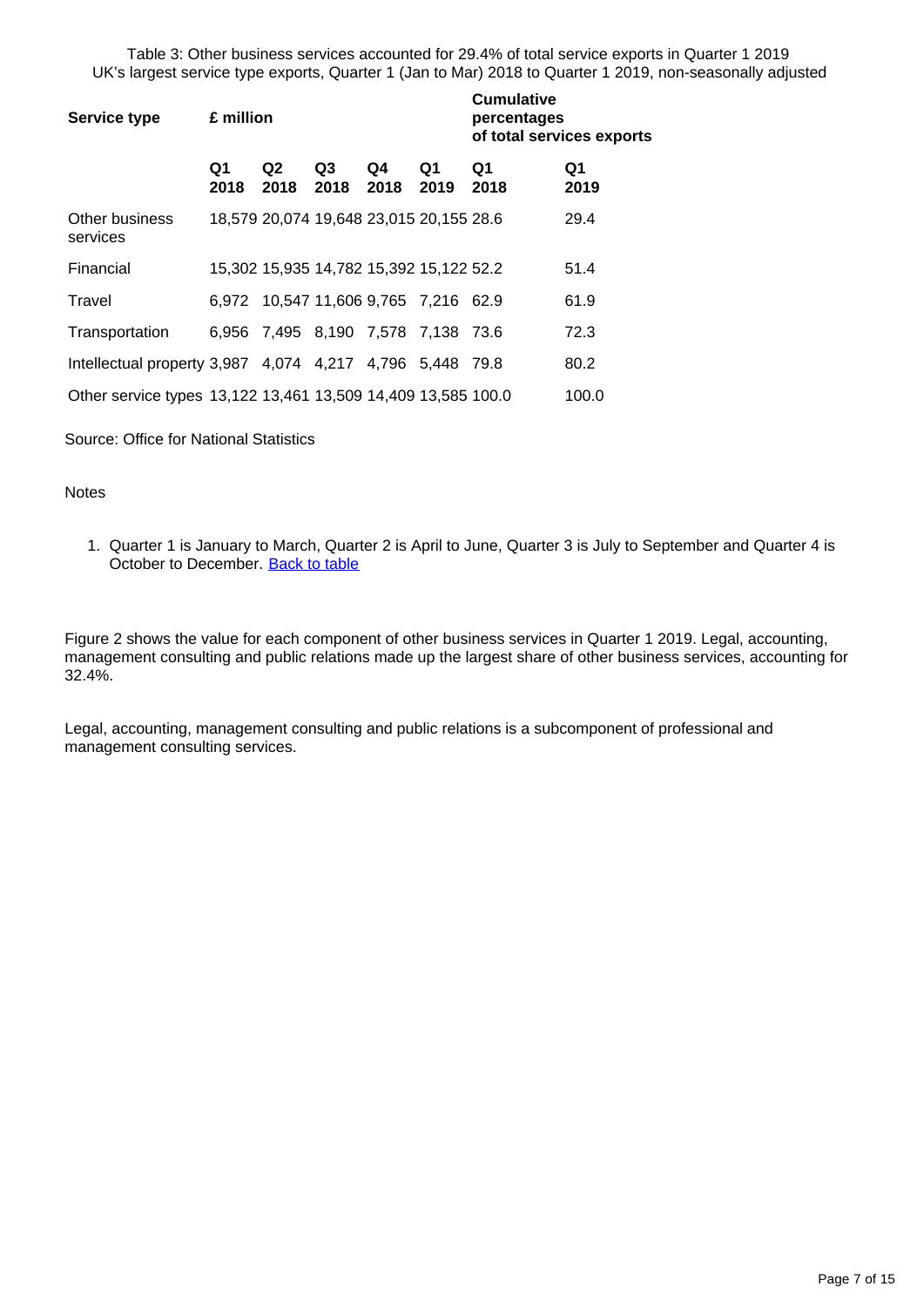### **Figure 2: Legal, accounting, management consulting and public relations accounted for 32.4% of total exports of other business services**

### **Total UK exports of other business services, Quarter 1 (Jan to Mar) 2019**

### Figure 2: Legal, accounting, management consulting and public relations accounted for 32.4% of total exports of other business services

Total UK exports of other business services, Quarter 1 (Jan to Mar) 2019



### **Source: Office for National Statistics - UK trade in services**

#### **Notes:**

1. Quarter 1 is January to March, Quarter 2 is April to June, Quarter 3 is July to September and Quarter 4 is October to December.

In Quarter 1 2019, the US was the largest export partner for other business services, accounting for 30.4%. The £6.1 billion export of other business services to the US was driven primarily by £2.6 billion exports of legal, accounting, management consultation and public relations.

Ireland was the second-largest export partner for other business services, followed by Switzerland, the Netherlands and Germany, as shown in Figure 3. The top five export partners accounted for 57.9% of total exports of other business services.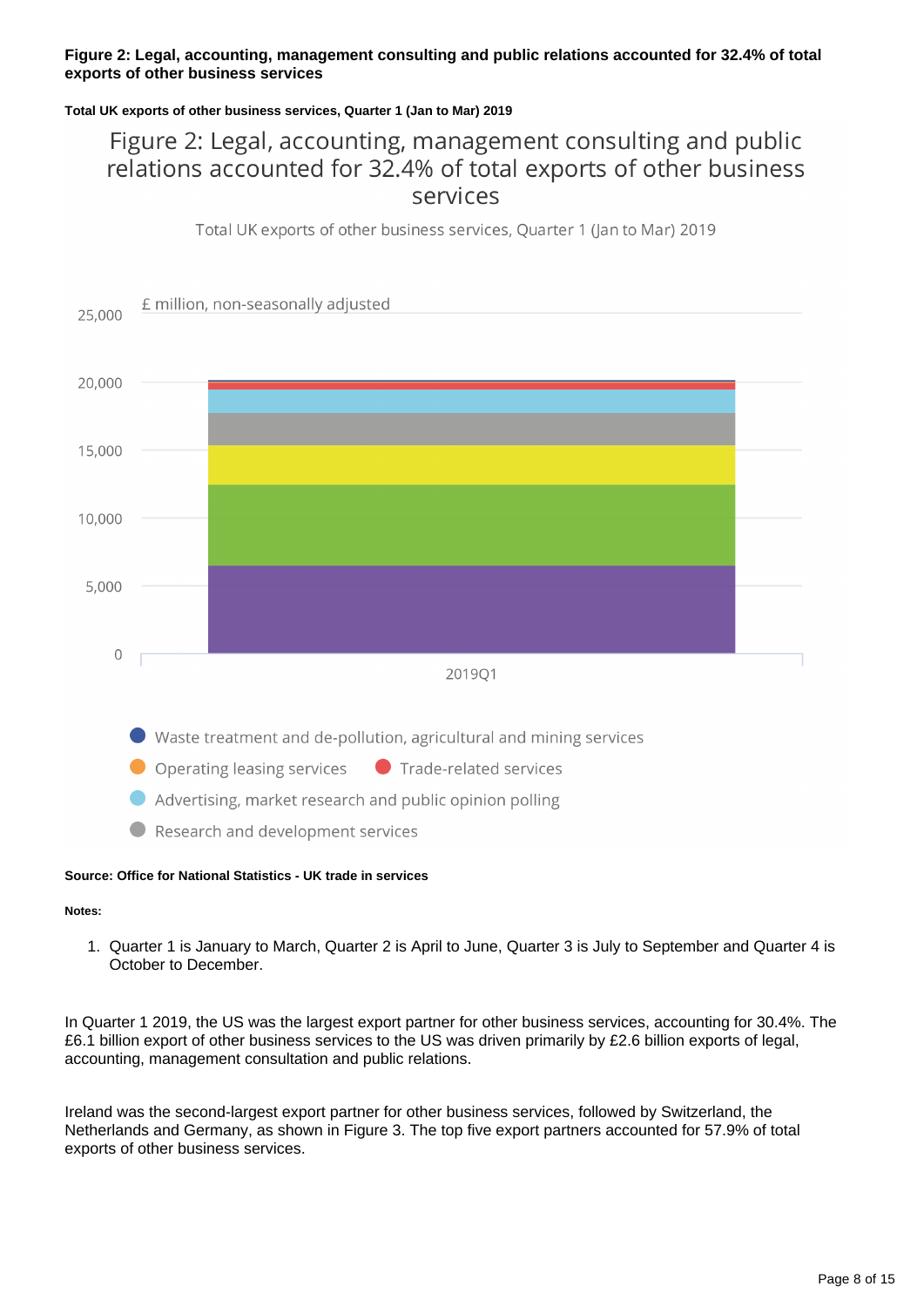### **UK exports of other business services by partner country, Quarter 1 (Jan to Mar) 2019**

### Figure 3: The US was the largest export partner for other business services, accounting for 30.4%

UK exports of other business services by partner country, Quarter 1 (Jan to Mar) 2019



£ million, non-seasonally adjusted

**Source: Office for National Statistics - UK trade in services**

**Notes:**

1. Quarter 1 is January to March, Quarter 2 is April to June, Quarter 3 is July to September and Quarter 4 is October to December.

## <span id="page-8-0"></span>**7 . Imports of services in Quarter 1 2019 were higher than those reported in Quarter 1 2018 for most geographical regions**

Imports of services increased in Quarter 1 (Jan to Mar) 2019 compared with Quarter 1 2018 for most geographical regions, with the exception of Africa which decreased by £0.1 billion. The largest increase of imports was from the EU, which rose by £1.8 billion followed by America which increased by £1.3 billion.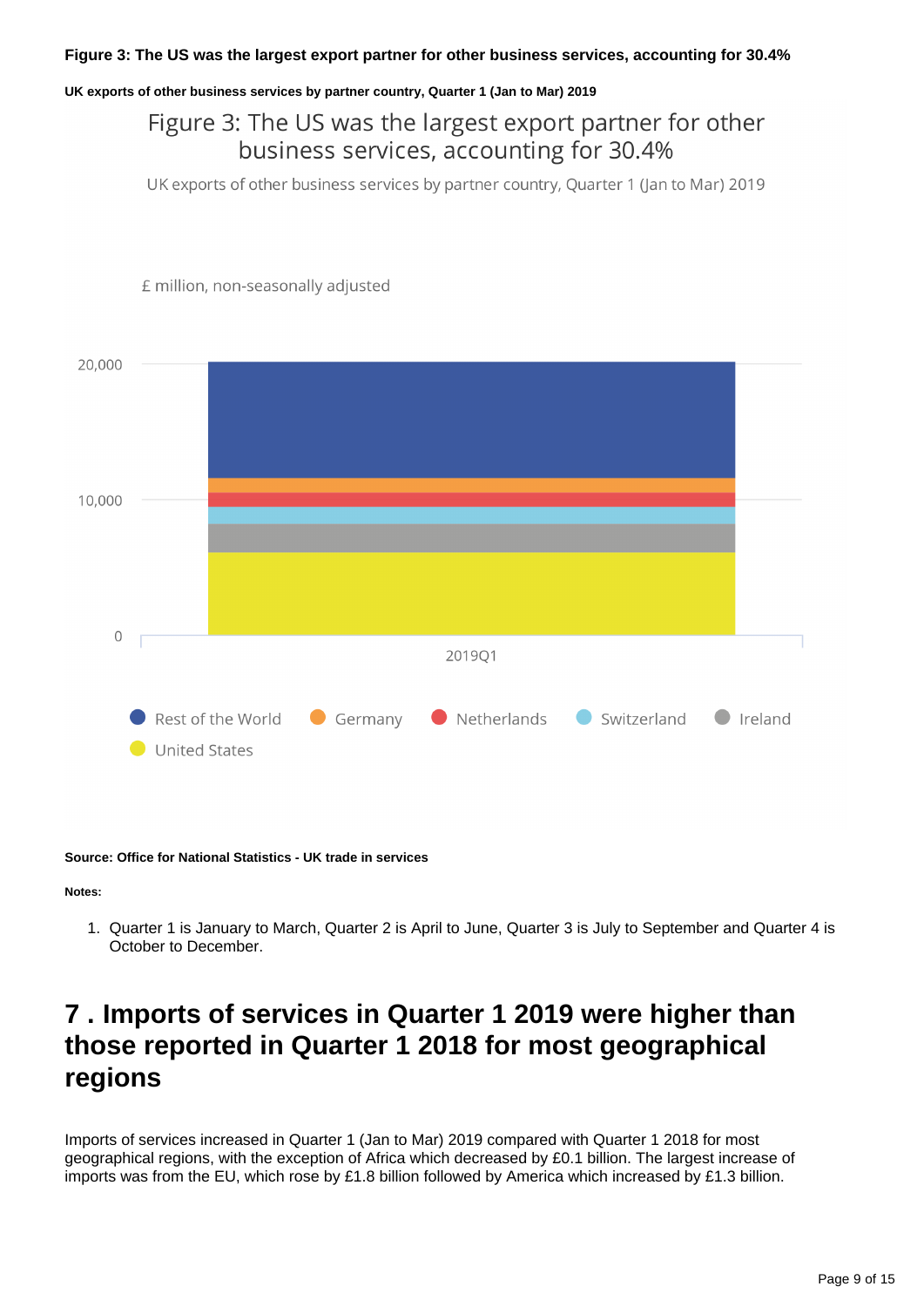Other business services drove the rise in imports from the EU and America, which increased by £1.4 billion and £1.0 billion respectively.

### **Figure 4: Compared with the same quarter a year ago, imports from the EU saw the largest increase of £1.8 billion**

**UK imports of services by geographical region, Quarter 1 (Jan to Mar) 2018 to Quarter 1 2019, non-seasonally adjusted**

### Figure 4: Compared with the same quarter a year ago, imports from the EU saw the largest increase of £1.8 billion

UK imports of services by geographical region, Quarter 1 (Jan to Mar) 2018 to Quarter 1 2019, non-seasonally adjusted



**Source: Office for National Statistics - UK trade in services**

#### **Notes:**

1. Quarter 1 is January to March, Quarter 2 is April to June, Quarter 3 is July to September and Quarter 4 is October to December.

## <span id="page-9-0"></span>**8 . The three highest-value trading partners for services imports accounted for over one-third of total services imports in Quarter 1 2019**

The value of imports from the UK's top 10 import destinations increased in Quarter 1 (Jan to Mar) 2019 compared with Quarter 1 2018. The largest rise in imports was from the US which increased by £1.4 billion, followed by France which increased by £0.6 billion.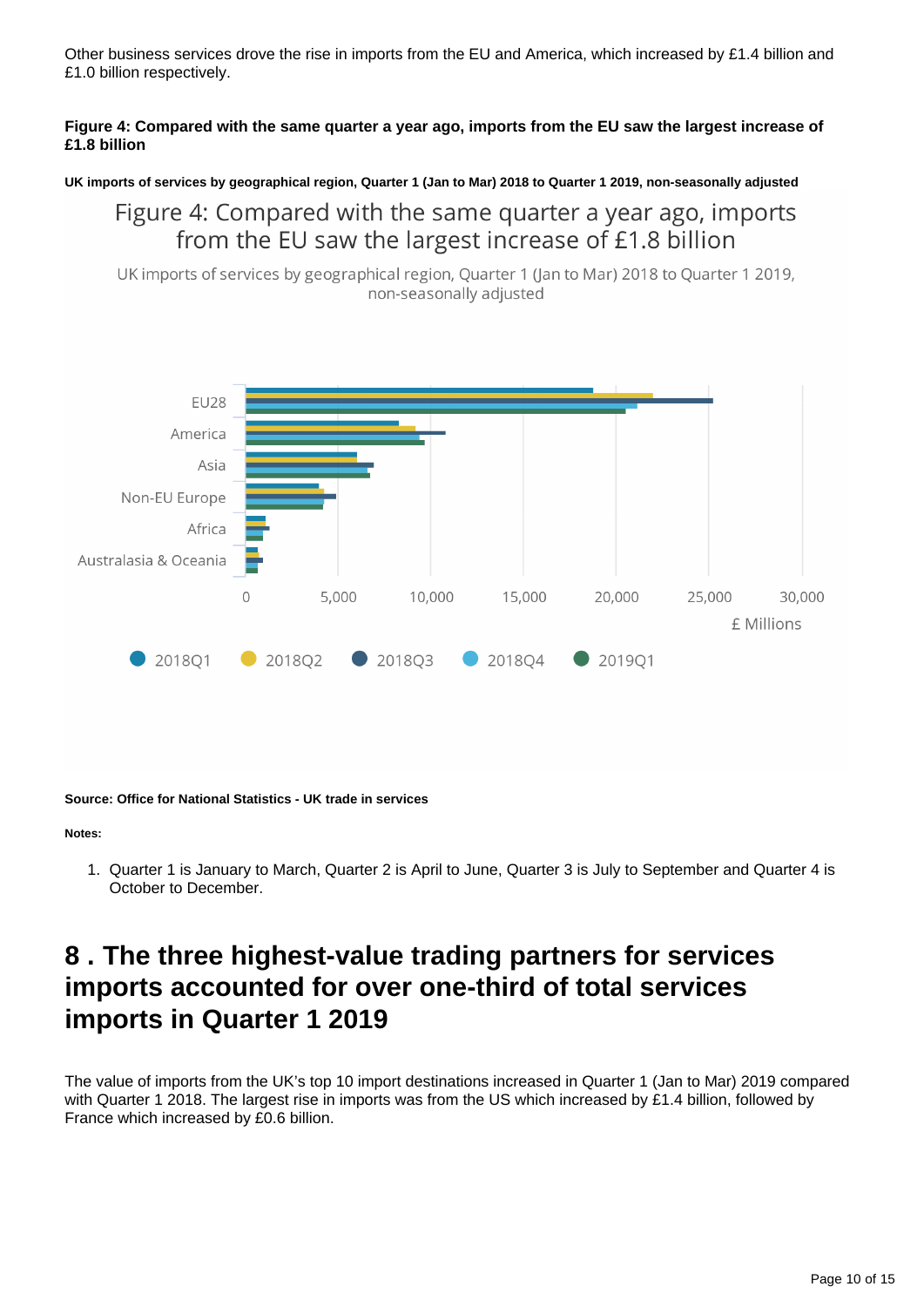The US remains the UK's largest import partner in Quarter 1 2019, accounting for £8.1 billion, or 18.9% of total imports of services. The value of imports from France was the second-highest, with imports from Spain the thirdhighest. Imports from France and Spain were equivalent to 8.3% and 7.7% of total UK services imports respectively, as shown in Table 4. The top three countries accounted for 34.8% of all UK services imports.

Table 4: United States remained the largest import partner country in Quarter 1 2019, making up 18.9% of total imports

UK's largest import partner countries, Quarter 1 (Jan to Mar) 2018 to Quarter 1 2019, non-seasonally adjusted

| <b>Country</b>                                             | £ million  |                        |                                    | <b>Cumulative</b><br>percentages<br>of total services imports |                  |            |            |
|------------------------------------------------------------|------------|------------------------|------------------------------------|---------------------------------------------------------------|------------------|------------|------------|
|                                                            | Q1<br>2018 | Q <sub>2</sub><br>2018 | Q3<br>2018                         | Q4<br>2018                                                    | Q1<br>2019       | Q1<br>2018 | Q1<br>2019 |
| <b>United States</b>                                       | 6,738      |                        | 7,383 8,587 7,718 8,101            |                                                               |                  | 17.2       | 18.9       |
| France                                                     | 3,003      |                        | 3,569 4,211 3,839 3,569 24.9       |                                                               |                  |            | 27.2       |
| Spain                                                      |            |                        | 3,206 3,877 5,168 3,426 3,295 33.1 |                                                               |                  |            | 34.8       |
| Germany                                                    |            |                        | 2,143 2,386 2,350 2,471 2,167 38.6 |                                                               |                  |            | 39.9       |
| Netherlands                                                |            |                        | 1,504 1,771 1,865 1,768 1,906 42.4 |                                                               |                  |            | 44.3       |
| Ireland                                                    |            |                        | 1,630 2,399 1,810 1,925 1,778 46.6 |                                                               |                  |            | 48.5       |
| Japan                                                      | 1,180      |                        | 1,149 1,343 1,662 1,555 49.6       |                                                               |                  |            | 52.1       |
| India                                                      |            |                        | 1,163 1,189 1,157 1,260 1,434 52.6 |                                                               |                  |            | 55.4       |
| <b>Italy</b>                                               | 1,226      |                        | 1,354 1,760                        |                                                               | 1,300 1,359 55.7 |            | 58.6       |
| Switzerland                                                | 966        |                        | 1,016 1,258 1,168 1,245 58.2       |                                                               |                  |            | 61.5       |
| Rest of the World 16,332 17,521 20,835 16,701 16,549 100.0 |            |                        |                                    |                                                               |                  |            | 100.0      |

Source: Office for National Statistics

### **Notes**

- 1. Quarter 1 is January to March, Quarter 2 is April to June, Quarter 3 is July to September and Quarter 4 is October to December. [Back to table](#page-0-0)
- 2. United States including Puerto Rico [Back to table](#page-0-0)

## <span id="page-10-0"></span>**9 . Imports of other business services in Quarter 1 2019 accounted for 27.7% of total UK imports**

Other business services was the largest service type import accounting for 27.7% of total imports in Quarter 1 (Jan to Mar) 2019 (Table 5). Imports of other business services saw a 28.6% increase in Quarter 1 2019 compared with Quarter 1 2018.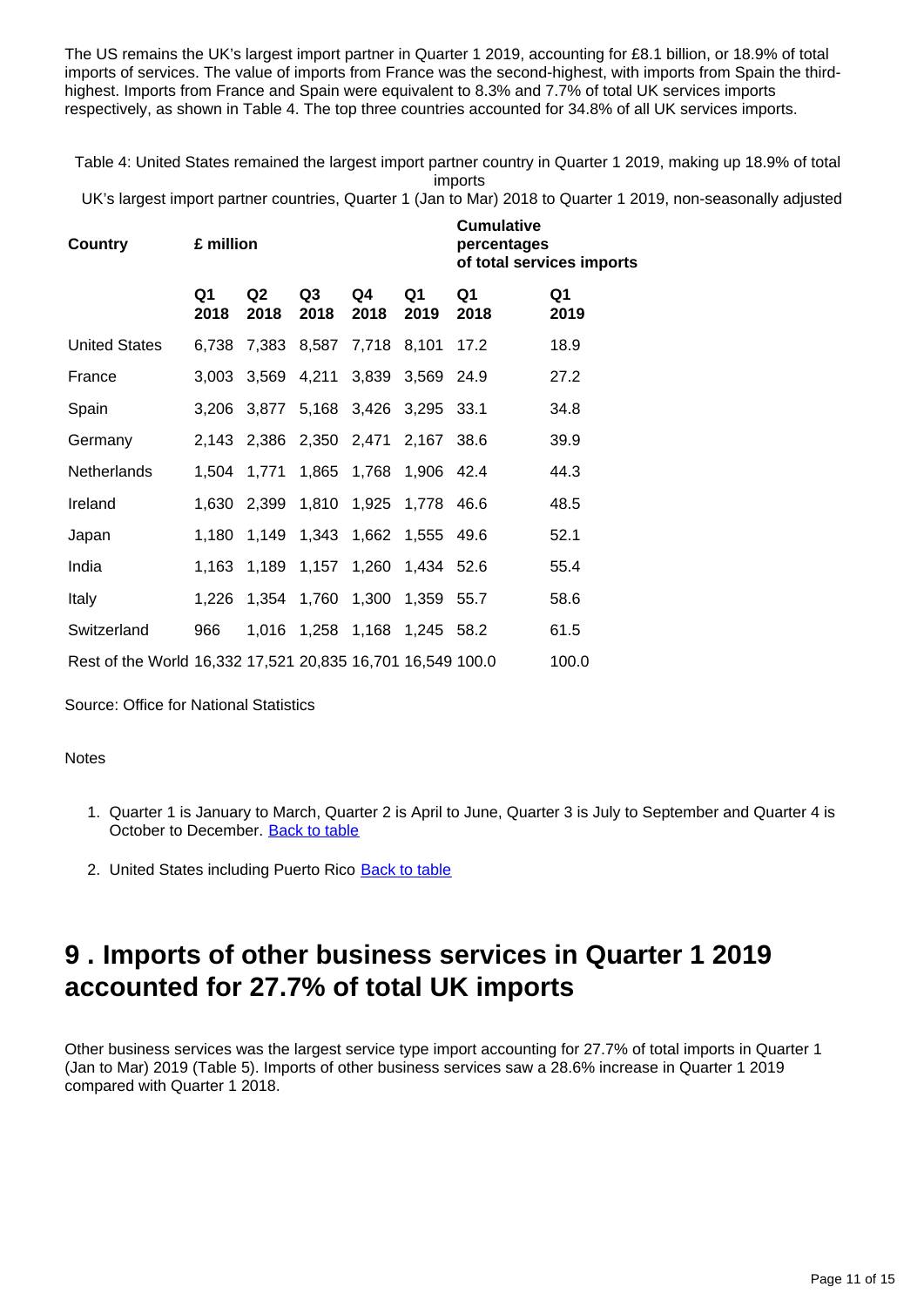Travel was the second largest import, contributing 26.3% of total services imports in Quarter 1 2019. Users should note that these data show the seasonal trends throughout the year, with the majority of imports of travel seen in Quarter 2 and Quarter 3. Travel covers goods and services provided to UK residents during visits abroad of less than one year, excluding students and medical patients who remain residents of their country of origin, even if the length of stay in another economy is more than a year. Transport to and from the UK is excluded from travel and shown as passenger services under transportation.

Table 5: Other business services accounted for 27.7% of total services imports in Quarter 1 2019 UK's largest service type imports, Quarter 1 (Jan to Mar) 2018 to Quarter 1 2019, non-seasonally adjusted

**Cumulative** 

| <b>Service type</b>                                         | £ million  |                                         |                        | Cumulative<br>percentages<br>of total services imports |            |            |            |
|-------------------------------------------------------------|------------|-----------------------------------------|------------------------|--------------------------------------------------------|------------|------------|------------|
|                                                             | Q1<br>2018 | Q <sub>2</sub><br>2018                  | Q <sub>3</sub><br>2018 | Q4<br>2018                                             | Q1<br>2019 | Q1<br>2018 | Q1<br>2019 |
| Other business services                                     |            | 9,252 10,322 10,150 11,081 11,894 23.7  |                        |                                                        |            |            | 27.7       |
| Travel                                                      |            | 10,908 14,369 19,805 11,750 11,287 51.6 |                        |                                                        |            |            | 54.0       |
| Transportation                                              |            | 5,659 5,676 6,861 5,713 5,521           |                        |                                                        |            | 66.0       | 66.8       |
| Financial                                                   |            | 4,199 4,353 4,579 5,311 4,826 76.8      |                        |                                                        |            |            | 78.0       |
| Telecommunications,<br>computer<br>and information services |            | 3,405 3,172 3,120 3,168 3,068 85.5      |                        |                                                        |            |            | 85.2       |
| Other service types                                         |            | 5,668 5,722 5,829 6,215 6,362 100.0     |                        |                                                        |            |            | 100.0      |

Source: Office for National Statistics

**Notes** 

1. Quarter 1 is January to March, Quarter 2 is April to June, Quarter 3 is July to September and Quarter 4 is October to December. [Back to table](#page-0-0)

In Quarter 1 2019, the US was the largest import partner for other business services, accounting for 28.2% of total imports of other business services. Of the £3.4 billion imports of other business services from the US, £2.5 billion was from technical, trade-related and other business services.

France was the second-largest import partner for imports of other business services, followed by the Netherlands, India and Ireland. The top five import partners accounted for 58.5% of total imports of other business services (Figure 5).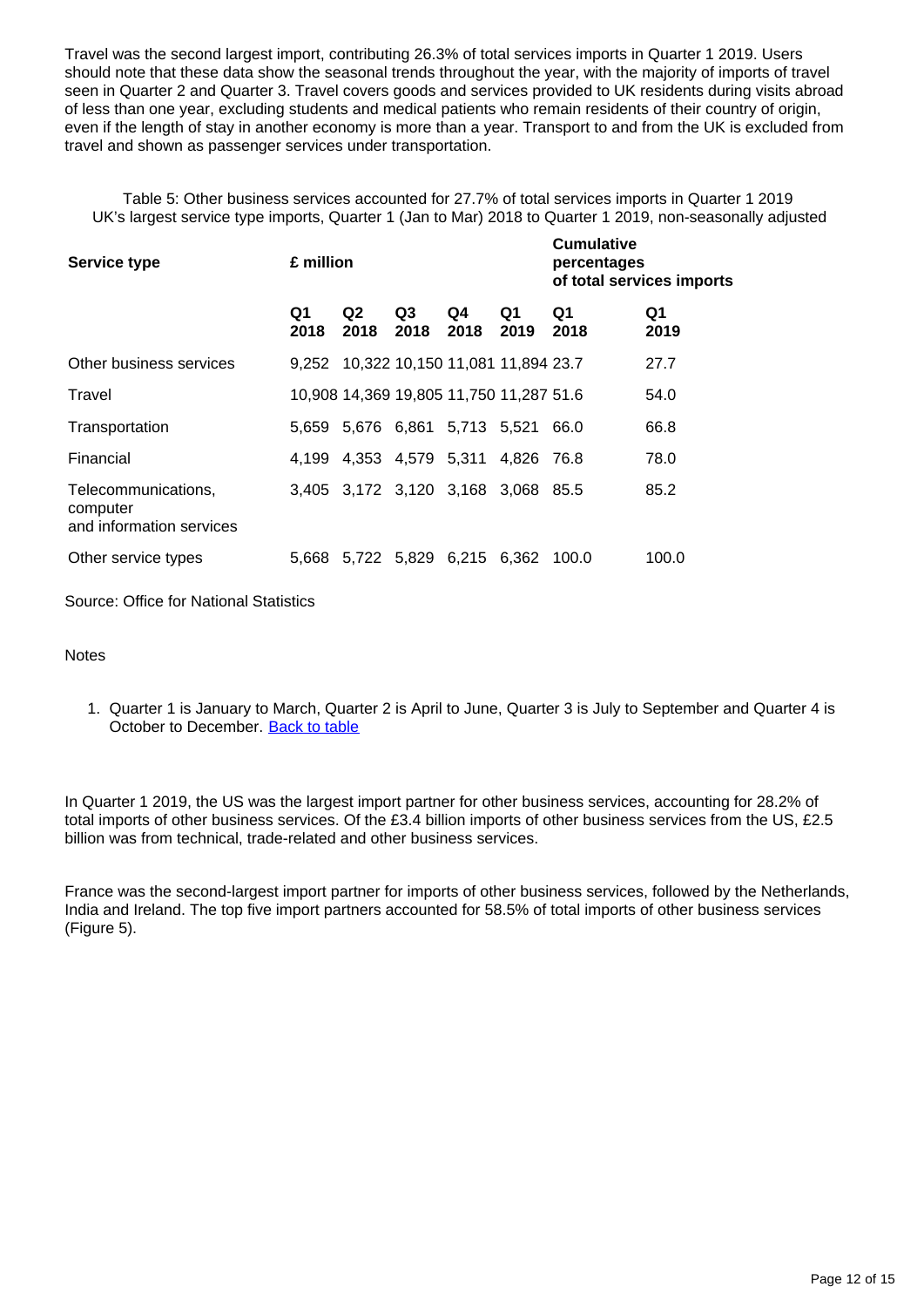### **Figure 5: The US was the largest import partner for other business services, accounting for 28.2% of total other business services imports**

### **UK imports of other business services by partner country, Quarter 1 (Jan to Mar) 2019**

### Figure 5: The US was the largest import partner for other business services, accounting for 28.2% of total other business services imports

UK imports of other business services by partner country, Quarter 1 (Jan to Mar) 2019



**Source: Office for National Statistics - UK trade in services**

## <span id="page-12-0"></span>**10 . Explore the new trade in services data with our interactive tools**

We have produced some interactive tools to help explore the data.

Data are provided in as much detail as possible without disclosing the details of any individual companies, but this means some figures have been suppressed to protect confidentiality. The interactive tool will show no data available if the data are zero, suppressed or unavailable at this level of detail.

Select a country by hovering over it or using the drop-down menu.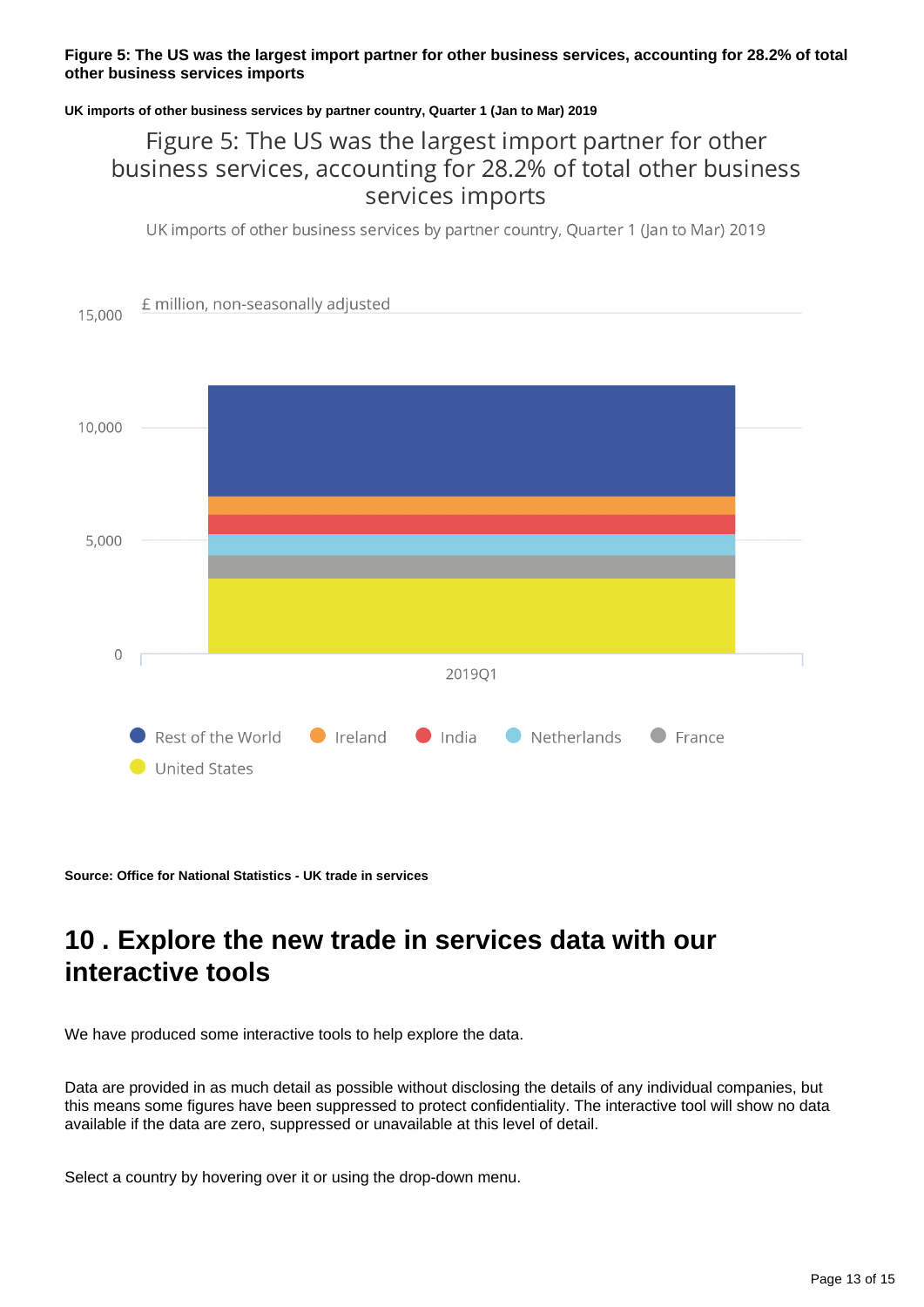What about trade in a particular service type?

Use our interactive tools to understand UK trade of a particular service type.

Select a service type from the drop-down menu, or click through the levels to explore the data.

### **Figure 9: UK exports, 2018**

### **Figure 10: UK imports, 2018**

What questions do you have about the new data? Do you find these tools helpful? Please email trade@ons.gov. uk with your comments.

## <span id="page-13-0"></span>**11 . Quality and methodology**

Trade in services covers export and import activity across 12 categories:

- manufacturing
- maintenance and repair services
- transportation
- travel
- construction
- insurance and pension
- $•$  financial
- intellectual property
- telecommunications services
- other business services
- personal, cultural and recreational
- government

Trade in services statistics are derived from a variety of sources, though the International Trade in Services (ITIS) Survey and the International Passenger Survey (IPS) form the bulk of these data. Most of our data sources are supplied with geographical breakdowns to enable the production of trade in services statistics by country and service type. If the data source does not include geographical breakdowns, the data are estimated using a closely aligned source.

Detailed methodological notes are published in the [UK Balance of Payments, The Pink Book 2018](https://www.ons.gov.uk/economy/nationalaccounts/balanceofpayments/bulletins/unitedkingdombalanceofpaymentsthepinkbook/2018).